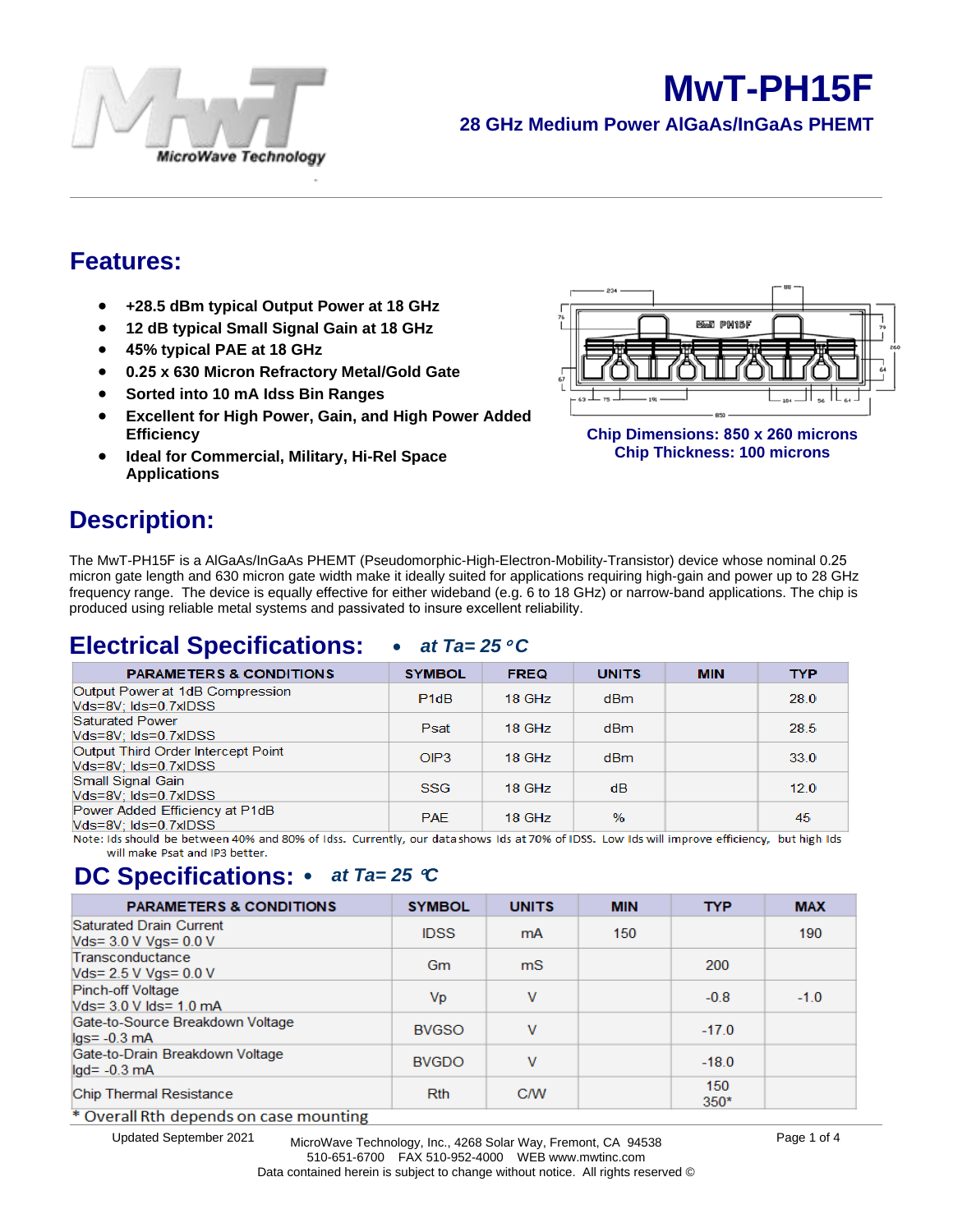

# **MwT-PH15F**

 **28 GHz Medium Power AlGaAs/InGaAs PHEMT** 





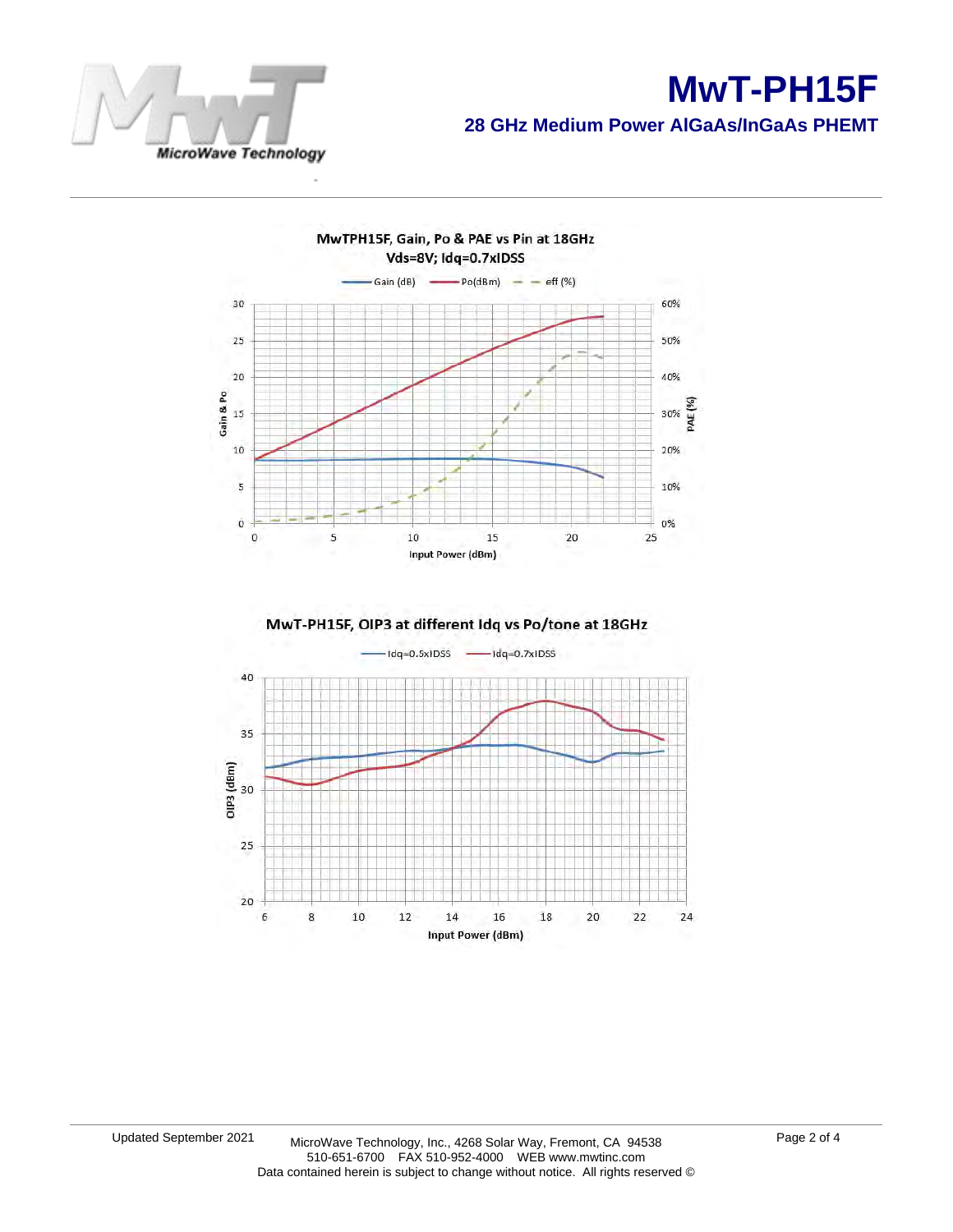

# **MwT-PH15F 28 GHz Medium Power AlGaAs/InGaAs PHEMT**

### MwT-PH15F DUAL BIAS



SAFE OPERATING LIMITS vs BACKSIDE TEMPERATURE MwT-PH15F Chip and 71 Pkg



#### **MAXIMUM RATINGS AT Ta = 25** °**C**

| <b>Symbol</b> | <b>Parameter</b>               | <b>Units</b> | <b>Cont Max1</b> | <b>Absolute Max2</b> |  |
|---------------|--------------------------------|--------------|------------------|----------------------|--|
| <b>VDS</b>    | Drainto Source Volt.           | v            | 7.5              | 8.0                  |  |
| Tch           | Channel Temperature            | °C           | $+150$           | $+175$               |  |
| Tst           | StorageTemperature             | °C           | $-65$ to $+150$  | $+175$               |  |
| Pin           | RF Input Power                 | mW           | 200              | 300                  |  |
| Pt            | <b>Total Power Dissipation</b> | mW           | 1900             | 2300                 |  |

**Notes:** 

**1.** Exceeding any one of these limits in continuous operation may reduce the mean-time- to-failure below the design goal.

**2.** Exceeding any one of these limits may cause permanent damage.